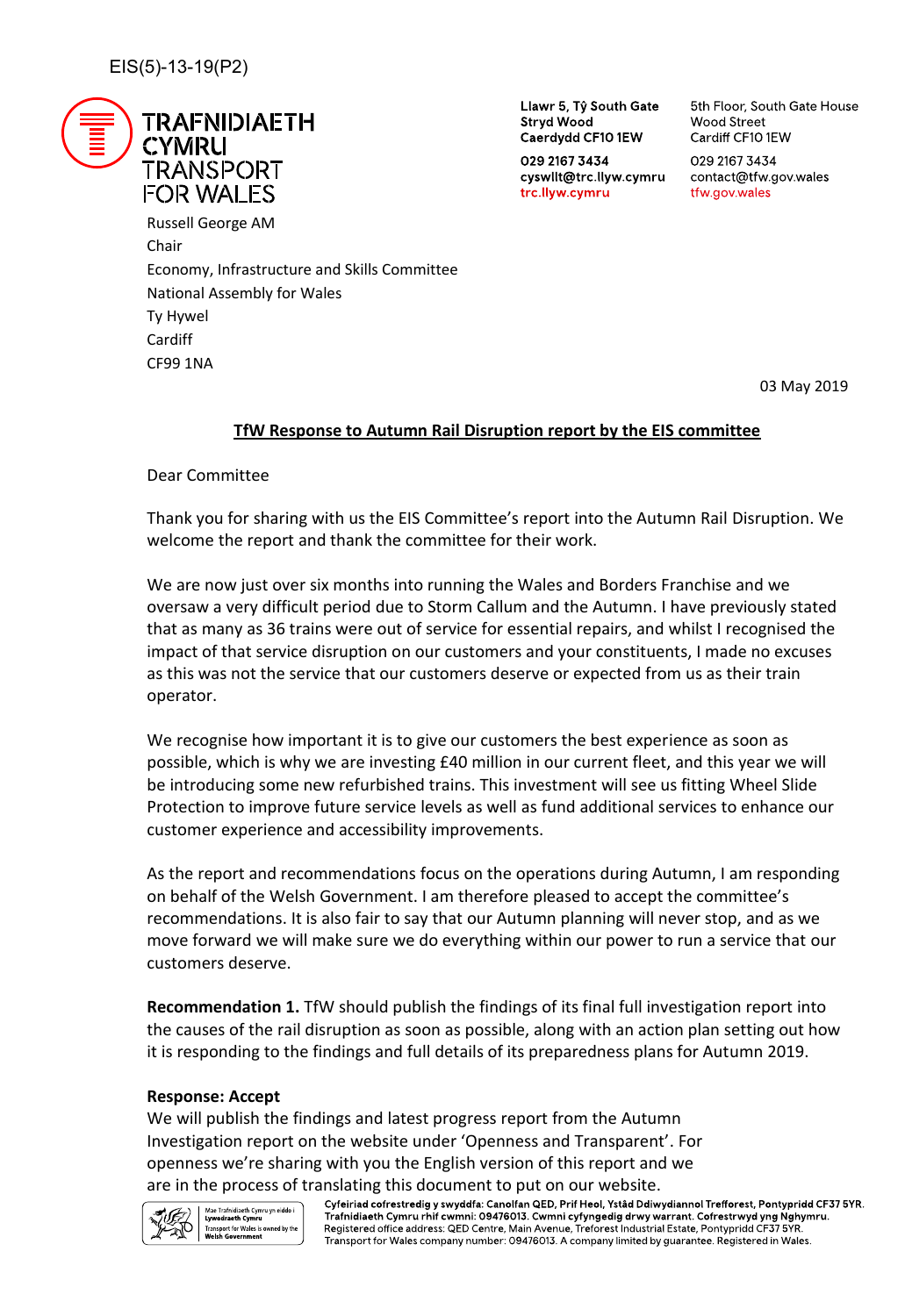A Joint Autumn Task Force Inaugural meeting was held on Wednesday 27 February, with the purpose to set up a joint investigation to find root causes and identify measures to minimise risk of wheel flats in 2019. The investigation team includes Transport for Wales, Network Rail and an independent wheel/rail interface consultant to ensure that issues are addressed by all stakeholders. The Rail Safety and Standards Board (RSSB) will also be involved to mediate discussion if necessary and ensure that findings are representative of (or can help inform) industry best practice. The scope of the working group is guided by this report's findings and updated iteratively as actions are completed.

19 recommendations have been identified thus far, aimed at mitigating efforts where the biggest gains will be seen for autumn 2019. Outputs of this task force will feed directly in to the Joint Route Autumn Plan, that is a comprehensive, holistic plan to mitigate and reduce the impact of Autumn on the railway network for travelling passengers.

**Recommendation 2.** The Welsh Government, TfW and Network Rail should work together to ensure that a) the findings of the investigation report into the autumn 2018 disruption and b) further investigative work with on-board cameras, are used to inform Network Rail's planning and prioritisation of its operations, maintenance and renewal expenditure. The Committee will seek further details of how this has been done prior to autumn 2019.

## **Response: Accept**

As mentioned above, the investigation team will include TfW, Network Rail and an independent wheel/rail interface consultant to ensure that issues are addressed by all stakeholders. The RSSB will also be involved to mediate discussion if necessary and ensure that findings are representative of (or can help inform) industry best practice.

The Joint Adhesion Investigation report details the findings from the wheel-rail interface cameras findings during Autumn 2018. To conclude, the video recording showed several potential wheel-rail interface issues:

- Wheel slide occurring when braking on a sharp curve;
- Grease or water on the railhead;
- Some vegetation near the line;
- Dust being expelled from the interface, particularly during flange contact.

**Recommendation 3.** TfW should report back to the Committee at the end of 2019 on its new performance standards and plan for communicating the full range of standards and performance data to the travelling public in a transparent manner, and one which allows meaningful comparison with previous service levels to measure progress over time. As far as possible these indicators should be published at a level which is meaningful to passengers, i.e. at the level of individual route and service.

## **Response: Accept**

We currently publish a performance report on TfW's website, showing statistics by line of route and comparing the latest period against the previous year and previous period. This can be found on the tfw.gov.wales website under the tab 'Openness and Transparency'; link: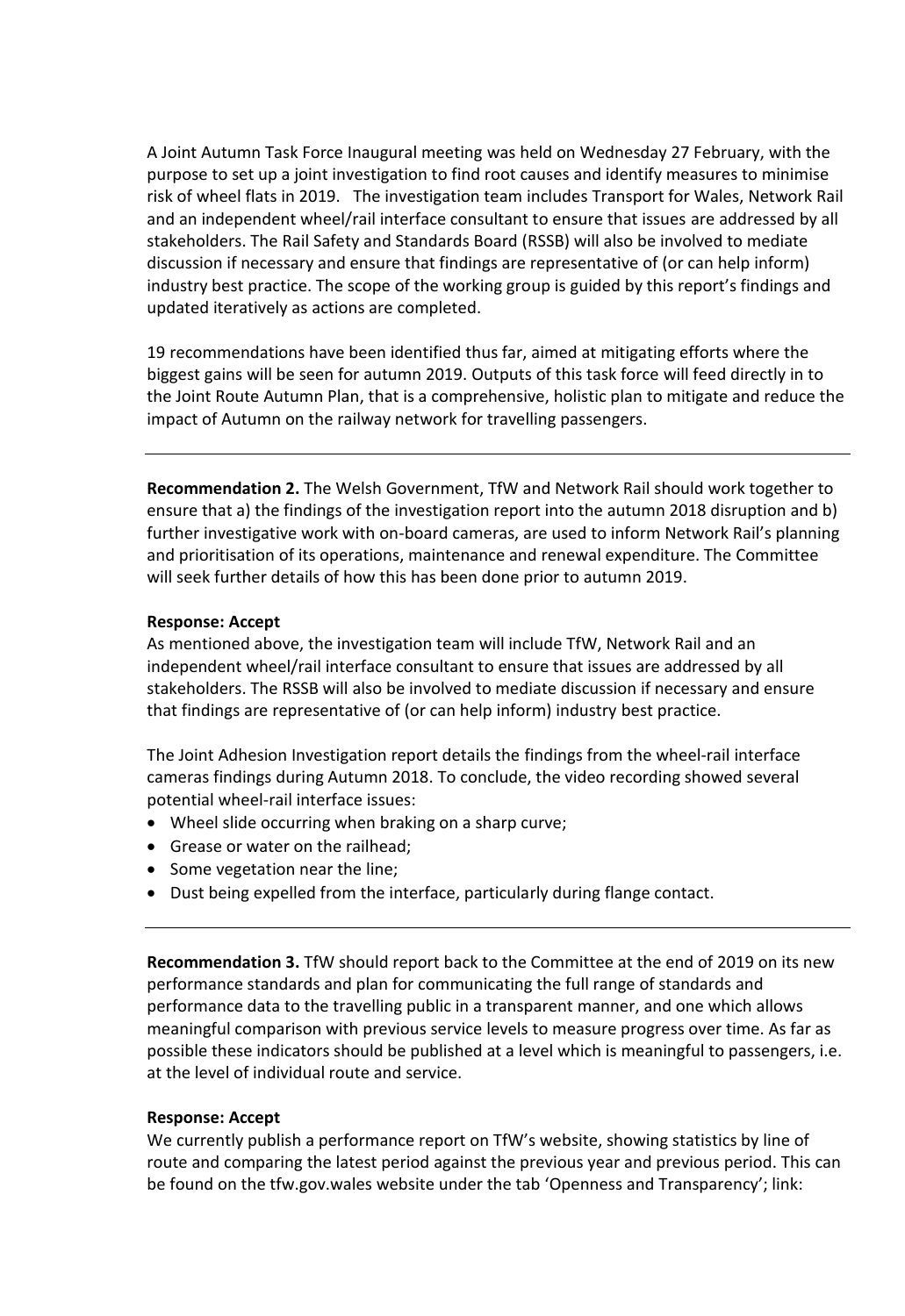<https://tfw.gov.wales/performance> . By being open and transparent with the travelling public, TfW hope that it will strengthen the relationships with travelling public and stakeholders and raise awareness of how we work with local communities and businesses to improve transport services in Wales.

This performance report will evolve over the coming weeks to adapt to the new passengercentred performance regime started on the 1<sup>st</sup> of April, which will include a description and initial results of the new metrics; Passenger Time Lost (PTL) and Short Formations.

TfW will also provide an honest update on rail performance in the next edition of the Customer Report on their website. This will be published every six months and presented as a summary to provide more customer-focused metrics than today, including progress against targets.

**Recommendation 4.** TfW should work with passenger groups including Transport Focus to explore ways to provide additional compensation without incurring significant cost where there is severe disruption to services, as in autumn 2018. The severe impact on passengers must be recognised regardless of the nature of the financial settlement for rail in Wales. Should disruption on this scale occur again we expect additional compensation measures to be applied.

#### **Response: Accept**

We recognise passengers want a reliable train service and to be able to be compensated fairly when things go wrong due to no fault of their own. We are committed to our passengers and in January this year we introduced 'Delay Repay 15'. This is a major step in the right direction and with this introduction, passengers are now able to claim 25% of the cost of the single fare for delays between 15 and 29 minutes on top of existing compensation thresholds for delays from 30 minutes and over.

With the introduction of the new performance regime as mentioned in recommendation 3, we will be able to measure the impact to travelling public in a much more effective manner using metrics such as PTL and short formations to ensure punctuality and capacity levels are at an acceptable level. We will be using these passenger-focused measures to compare against the autumn disruption in 2018 and publishing this on our website for openness and transparent manner.

We will also work more closely with our interested passenger groups such as Transport Focus to identify and explore additional methods of compensating passengers during severe disruption to services without incurring significant costs.

**Recommendation 5.** TfW to respond to the specific concerns raised by stakeholders when consulted on the new rail franchise and Metro, and highlighted in this report, to assure the Committee that capacity issues will be properly addressed by planned service enhancements and that capacity planning will take full account of all factors that may affect future demand.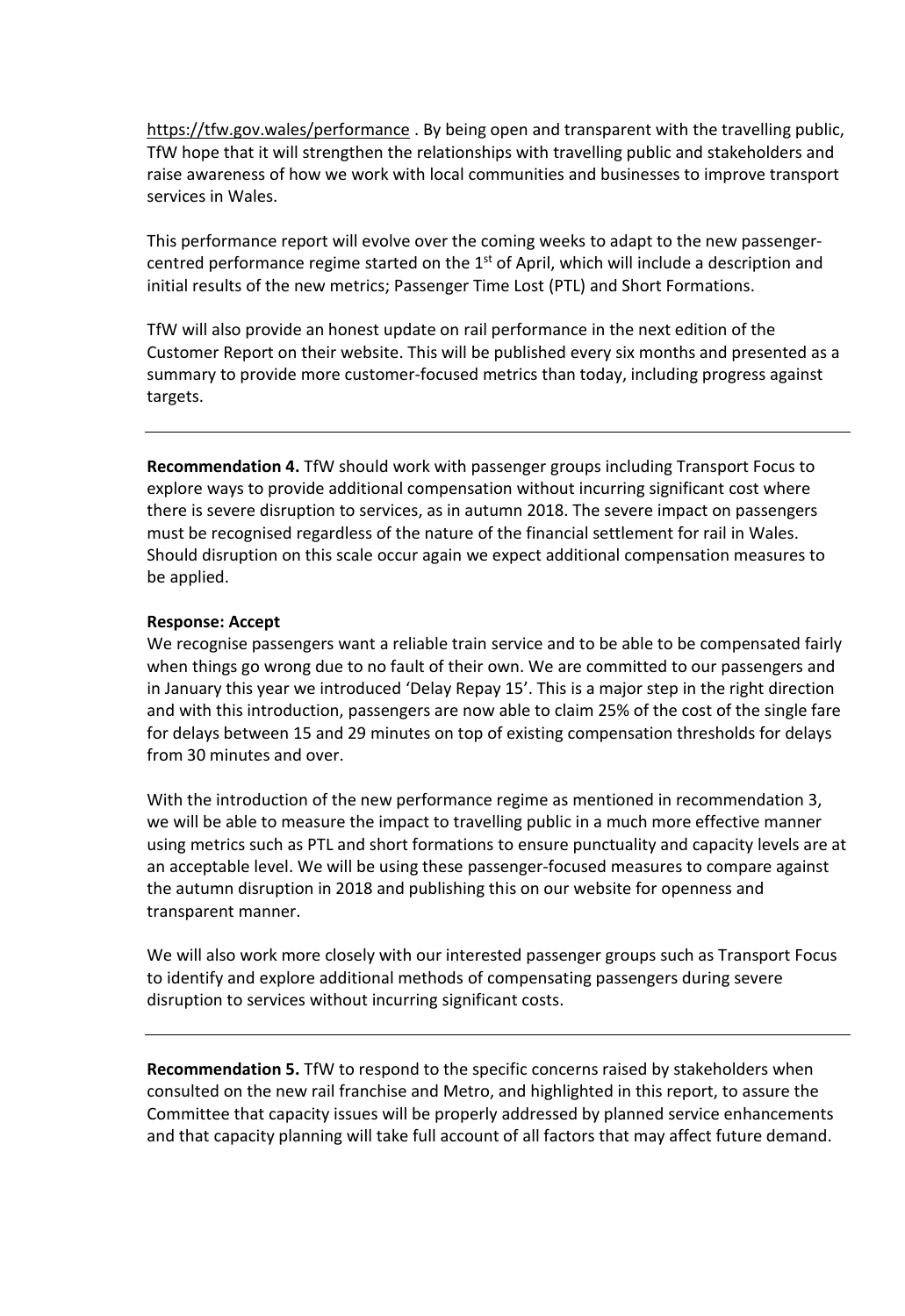#### **Response: Accept**

We appreciate that many train services across Wales and Borders are crowded; plans are in place to rectify this. In the short term we have ordered additional refurbished fleet which will be entering the network in 2019.

Looking ahead, there is substantial increase in capacity planned across the entire Wales and Borders rail network in the coming years. By 2023, 95% of journeys will be on new trains, with more carriages, and we will run an extra 285 services every weekday. We've modelled the demand for services through to 2033 and are increasing frequency and buying enough trains of sufficient length to cope with that demand.

We recognise that large parts of Wales either remain unconnected by rail or have infrastructure constraints (i.e. single line track). The responsibility for and funding of rail infrastructure is not devolved, and rests with the UK government. However, in recent years, the Welsh Government has invested in a programme of rail infrastructure improvements and is continuing to look at options for expanding and enhancing the existing network.

Under instruction from Welsh Government, TfW is supporting the development of such options through its feasibility work; including investigating the increase in frequency of services on the Ebbw Vale and Maesteg lines.

Maesteg and Ebbw Vale have unique constraints that mean we couldn't add them to the Central Metro at this stage, but a subset of important feasibility work is underway, and we hope to invest in both routes in the future.

Via our Corporate and Consultancy Projects team, we have the capacity and capability to undertake feasibility work for aspirational/potential multi-modal transport schemes. Within this team, an analytical unit is being built upon, aiming to increase the quality and consistency of the evidence based underpinning transport decision-making and investment in Wales. The Analytical Unit is also responsible for the Welsh Government's regional transport models – the South East Wales Transport Model already exists while the models for South West and Mid and North Wales are soon to be developed. The regional models will help with Welsh Government, TfW and local authorities to forecast the future needs of the transport network across all modes of transport.

Welsh Government will continue to press for rail powers to be devolved so that it – alongside TfW - can decide how best to invest in the enhancement of the rail network in Wales in a way that meets the needs of our communities and stakeholders.

The plans to which we are committed are designed to be flexible and extendible so our plans will never hinder further transport development. We will continue working closely with Welsh Government and our stakeholders, including those highlighted in the report.

**Recommendation 6.** Past experience highlights the need for a clear approach to identifying and robustly managing rolling stock risks in future. The Committee and the travelling public must be given public assurances that TfW has made a full assessment of the risks attached to its plans for procuring and introducing new rolling stock on to the network, and how these will